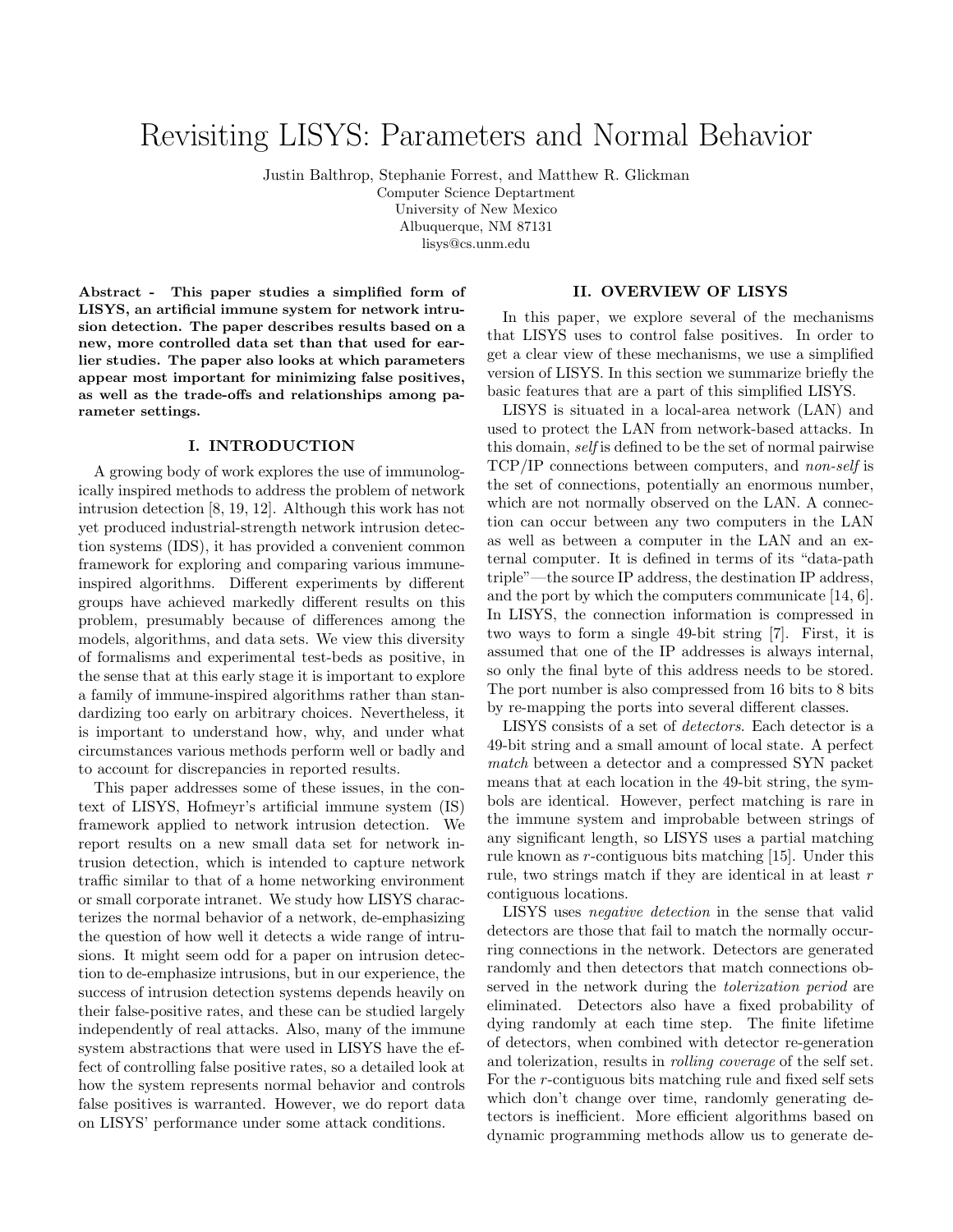tectors in linear time [3, 2, 17, 16, 18]. However, when generating detectors asynchronously for a dynamic self set, such as the network intrusion detection setting, we have found that random generation works well.

LISYS also uses activation thresholds. Each detector must match multiple packets before it is activated. Each detector records the number of times it matches (the match count) and raises an alarm only when the number of matches exceeds the activation threshold. Once a detector has raised an alarm, it returns its match count to zero. This mechanism also has a time horizon: Over time the match count slowly returns to zero. Thus, only repeated occurrences of structurally similar and temporally clustered strings will trigger the detection system.

The original LISYS uses a number of other mechanisms not mentioned here, including *distributed detectors*, sensitivity levels, permutation masks, memory detectors and co-stimulation. For more details on full LISYS, the reader is referred to [7, 8]. For the remainder of this paper, the term LISYS will refer to the simplified version described above. Although we collected the data on-line in a production environment, we performed our analysis off-line on a single computer. This made it possible to compare performance across many different parameter values.<sup>1</sup>

### III. RELATED WORK

At least two other IS-based network IDSs have been described in the literature [10, 11, 19], as well as an architecture proposal that targets IS-based intrusion detection at both the host and network levels [1].

Kim and Bentley describe an architecture and report experimental results using some of the their system's key components [10, 11, 12]. Some commonalities with LISYS include distribution of detection among multiple hosts, the use of memory detectors and a mechanism for lowering the system's anomaly threshold as detector match rates increase. Unlike LISYS, however, detector generation is centralized at a single node, and the decision about whether to signal an anomaly relies on communication between nodes. Another difference is the method of detector generation. While LISYS produces detectors via a simple process of random generation in conjunction with filtering via negative selection, Kim and Bentley describe a more extensive process involving a genetic algorithm, niching, and feedback from matched detectors to boost the diversity and utility of detectors. Kim and Bentley examine all TCP packets and group them according to the connection with which they are associated, thus considering a wider range of data than LISYS. This increased scope comes at the cost of a significantly more complicated representation. Kim and Bentley report difficulties with the negative selection algorithm (see Section VII).

A second instance of an IS-based network IDS, known as CDIS (Computer Defense Immune System), is described by Williams et al. [19]. They report very positive experimental results for this system, which also uses negative selection. Like LISYS, CDIS processes the data-stream at the packet level; however, rather than restricting attention to TCP SYN packets, CDIS examines all packets for three different protocols: TCP, UDP, and ICMP. The number of fields represented is significantly larger than is used by LISYS, but in order to accomplish imperfect matching, detectors in CDIS do not have to specify values for every field. CDIS includes some other interesting features, including affinity maturation to maximize the generality of detectors and co-stimulation between detectors.

## IV. DATA SET

One challenge in intrusion detection is finding good data sets for experiments and testing. A commonly used data set is the one from Lincoln Laboratories (LL). This is the data set used with CDIS in [19]. Some of the weaknesses of the LL data set are pointed out in [13]. The chief criticisms are that it was not generated by actual users, that it is "too clean" (not enough noise), and that it is well known where the legitimate attacks occur. Data from the 'Internet Exploration Shootout' (IES) is used by Kim and Bentley in [11, 12]. There is a high volume of traffic in this data set, but it only takes place over a period of about 16 minutes, not enough time to reasonably characterize normal behavior, in our opinion. Because of these factors, we decided not to use either of these data sets. Although we have access to the data set used in the original LISYS studies, we decided to collect a new one, both to see how LISYS performed on a different data set and because the original data set is now several years old.

Our objective was to control the data set as much as possible while still collecting data in a realistic context. We chose to collect data from an internal restricted network of computers in our research group at UNM. The six internal computers in this network connected to the Internet through a single Linux machine that acted as a firewall, router and masquerading server. This network provided a data set that satisfies both of our objectives. The internal restricted network is much more controlled than the the external university network. In this environment, we can understand all of the connections, and we can limit attacks. Moreover, this environment is realistic. Many corporations have intranets where activity is somewhat restricted and external connections must pass through a firewall. This environment could also model the increasingly common home network that connects to the Internet through a cable or DSL modem and has a single external IP address. Attacks are a reality in these environments, and we designed attack scenarios that correspond to likely occurrences in this class of environment.

The normal network data consisted 22,329 TCP SYN

<sup>&</sup>lt;sup>1</sup>The programs used to generate the results in this paper are available from http://www.cs.unm.edu/∼immsec. The programs are part of the LISYS package and are found in the LisysSim directory.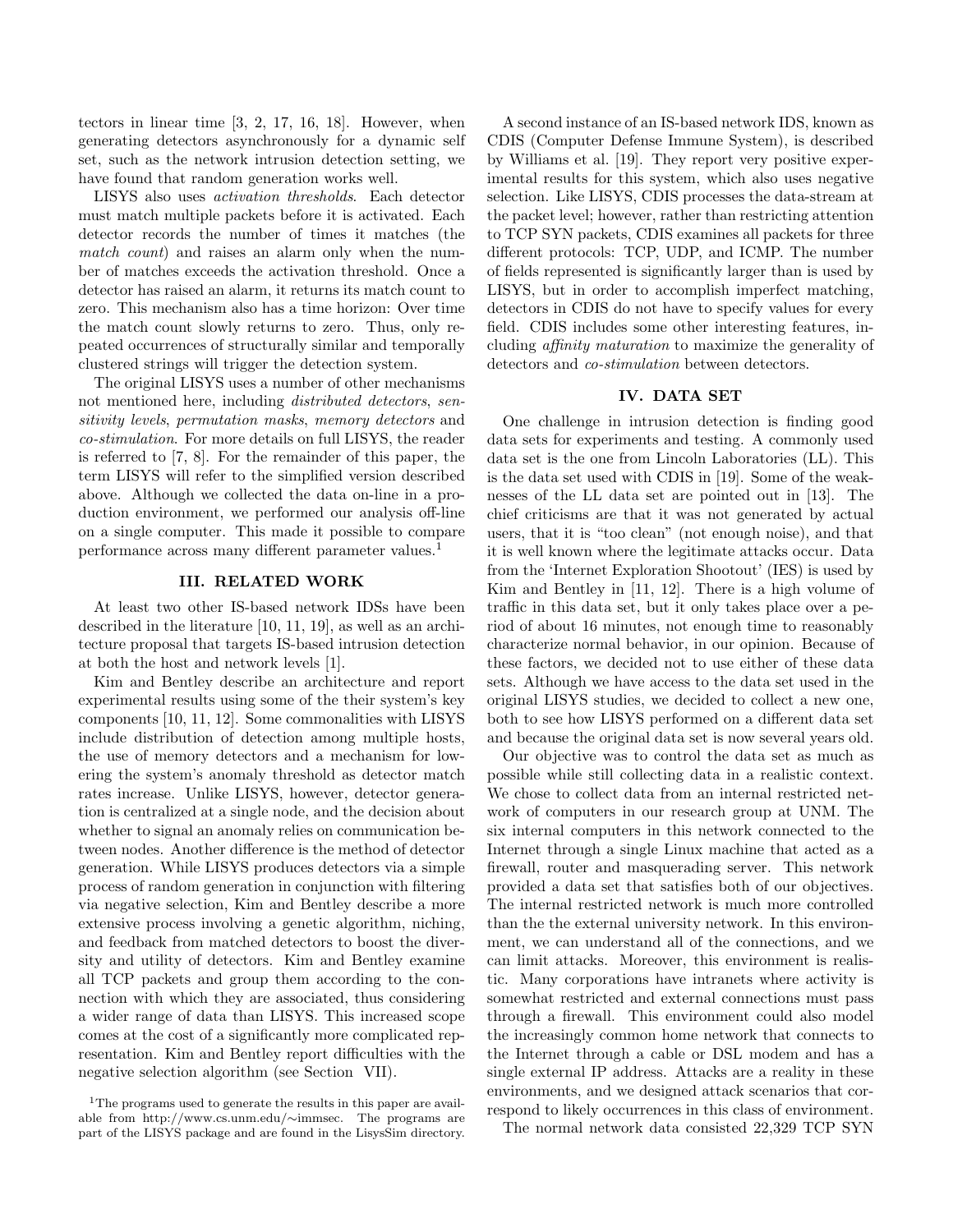packets collected over the course of two weeks in November, 2001. Thus, there was an average of about 1600 packets per day during this period. Because we are trying to capture the network activity of local users, we determined that two weeks was the shortest period of time that would give us an adequate picture of self. In [7], network connections to web servers are removed by filtering out all connections to port 80. We did something similar, but instead of completely removing all web connections, we simulated the use of a proxy server. All outgoing connections to port 80 or 443 were re-mapped to port 3128 on the proxy machine. This produced a similar effect to that of the web proxy cache SQUID.

### V. REPRESENTING NORMAL BEHAVIOR

In this section, we study the effect of different components of LISYS on its ability to capture normal behavior. These include: the specificity of detection (the r parameter), the number of detectors, the tolerization period, and the activation threshold. The following subsections explore these issues.

### A. The r parameter and number of detectors

The value  $r$  is a threshold which determines the specificity of detectors, in that it controls how many strings can potentially be matched by a single detector. For example, if  $r = l$  (49 in our case), the match is maximally specific. and the detector can match only a single string—itself. As shown in [4], the number of strings a detector matches increases exponentially as the value of r decreases.

More specific detectors match fewer strings and thus can distinguish more precisely between observed self and everything else. Additionally, as the specificity of detectors increases, the number of detectors required to achieve the same level of coverage increases (see [5] for probabilistic estimates). So in order to minimize the number of detectors, the trick is to find the smallest  $r$  which still provides reasonable discrimination. This specific value is clearly dependent upon the particular data-stream being monitored. For our data set, figure 1 plots the number of detectors generated against the number of unique matches between detectors and strings outside the training set.

To make this graph, we divided the data into two sets: the first 15,000 normal packets were the training set, and we combined the remaining normal packets with the attack data (see section VI) to make the test set. Mapping the packets into the 49-bit representation yields a total of 131 unique strings in the training set, and 551 strings in the test set.<sup>2</sup> Negative selection was performed by randomly generating detectors and discarding all those that matched at least one string in the training set. We continued this process until a very large number of detectors  $(10,000 - 100,000)$  was accumulated for each of the three





Fig. 1. The average number of unique matches as a function of detector set size for  $r = 8$ , 10, and 12.

values of r. Each of the detectors was then compared to each string in the test set, and the strings that matched were recorded for each detector. Then the curves were derived by randomly selecting sample sets of detectors of each size from 1 to 10,000 and calculating the mean number of unique matches against the test set. The number of samples was doubled until the difference between successive means dropped below 1%.

Due to the rules of negative selection, none of the 81 strings in common between the training and test sets could ever be matched by a detector. Thus, an upper bound on the number of unique matches that might be achieved by a set of detectors is  $551 - 73 = 478$ . Figure 1 shows (as expected) that larger values of r correspond to more extensive coverage (i.e. a larger number of matches). With  $r = 12$ , a maximum of approximately 429 matches (90% of the upper bound of 478) is achieved. Although it is generally true that a larger value of r provides greater coverage given enough detectors, it is also the case that the lower the threshold  $r$ , the larger the number of strings that can be matched by a single detector. Thus, with small detector sets, smaller values of  $r$  will yield greater coverage. An instance of this phenomenon is illustrated by the inset of figure 1, which is an expanded view of the transition points where the detector set size grows large enough that  $r = 12$  first begins to provide greater coverage than  $r = 8$  and  $r = 10$ .

At some point, adding detectors no longer adds significant new coverage because new detectors are simply covering the same space as old detectors. We refer to this point as the saturation point. From the figure, it can be seen that the number of detectors at the saturation point is higher for  $r = 12$  than  $r = 10$ , and likewise it is higher for  $r = 10$  than  $r = 8$ . However, near-maximal coverage is achieved for all three  $r$  values using a relatively small number of detectors (between about 1,000 and 2,000).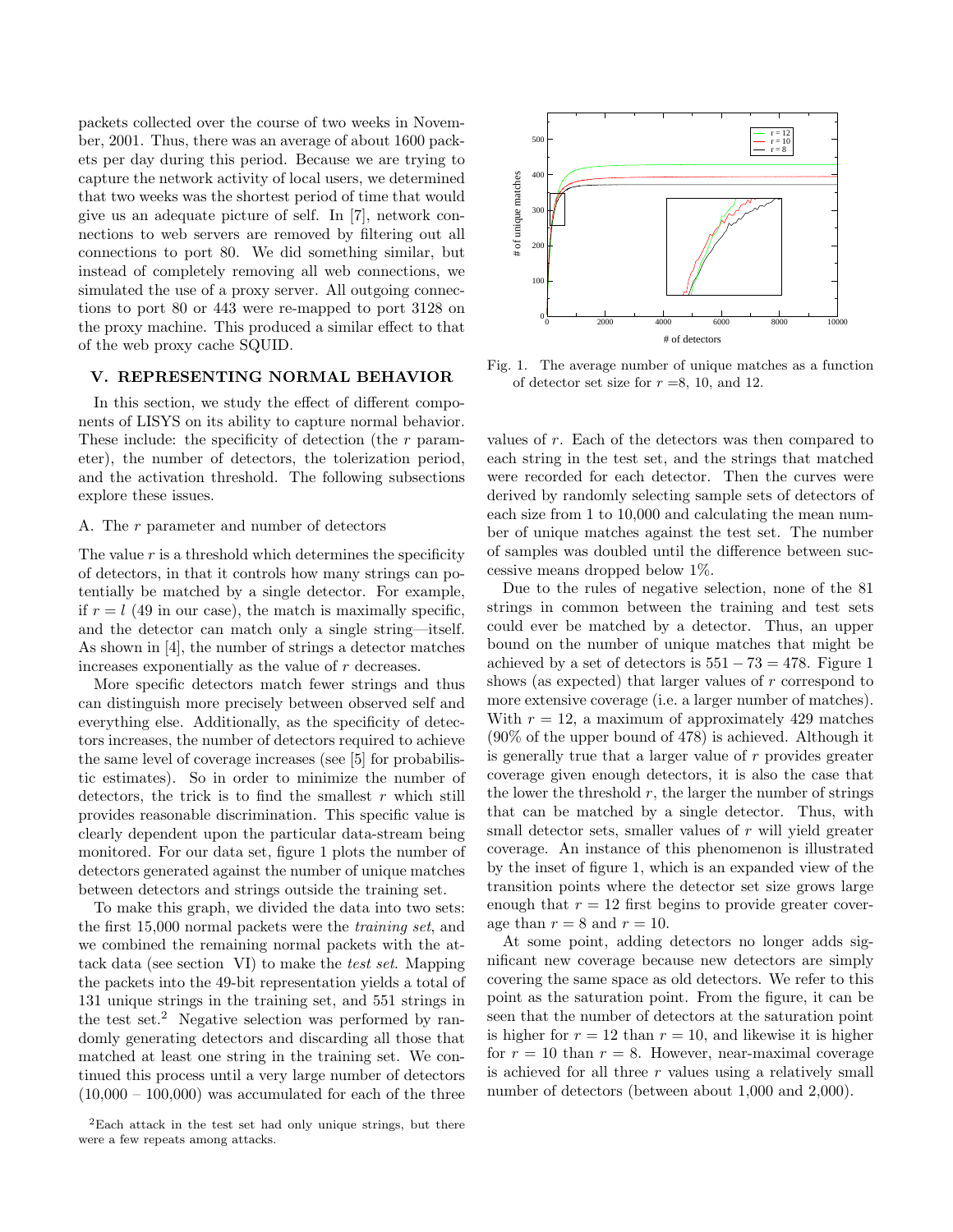

Fig. 2. The number of anomalies signaled in the normal data set as a function of tolerization period and activation threshold.

### B. Tolerization Period

We expect, in general, that increasing the tolerization period, will reduce the number of false positives, because as the tolerization period becomes longer, detectors are exposed to a larger and presumably more representative sample of self. To test our expectations, we studied the effect of changing the tolerization period on the number of false positives. These experiments were run with  $r = 12$ .

In order to compare detector performance on exactly the same set of packets, the results shown in figure 2 were produced by co-varying the start point in the data set with the tolerization period such that the point at which the first detectors become mature is the same (after 15, 000 packets) for all tolerization periods. Thus, while runs using a tolerization period of 15, 000 were started from the beginning of the data set, runs using a tolerization period of 5, 000 were started after skipping the first 10, 000 packets.<sup>3</sup> Interestingly, the relationship between tolerization period and false positives (number of unique anomalies found in normal data) is roughly linear. We do not yet have a theoretical derivation of this result.

### C. Activation thresholds

Activation thresholds are a mechanism explicitly designed to reduce false positives. The motivation for activation thresholds is based on the observation that anomalies from intrusion attempts tend to be temporally clustered, while anomalies from false positives tend to occur at a relatively constant rate. When using activation thresholds, if a detector matches only infrequently, its match count will likely decay significantly between matches and never reach the threshold. If, however, a detector matches packets in



Fig. 3. Local anomalies for attack group one.

rapid succession, its match count is likely to increase more quickly than the decay rate. The magnitude of a detector's match count thus serves as an indicator of its recent match rate. Intrusion attempts which generate temporally clustered spikes matching a single detector, are likely to produce match counts that will exceed the activation threshold, and an anomaly will be signalled.

Figure 2 illustrates how the number of false positives falls off as the activation threshold increases. These experiments were run with  $r = 12$  and a tolerization period of 15,000. For this data set, an activation threshold of 10 appears to minimize the number of detected anomalies.

#### VI. DETECTING ABNORMAL BEHAVIOR

In order to verify that the process of reducing false positives didn't decrease LISYS' ability to detect true positives, we performed several attacks using the free security scanner Nessus. The attacks took place a week after the normal period ended and consisted of 76,179 TCP SYN packets over the course of two days. All of the attacks, with the exception of the denial of service attack were performed from a laptop which was assigned a dynamic IP address because it had a physical connection to the internal network. We tested to see if LISYS could detect the attacks by running LISYS on a data set that consisted of the normal data (training and test) followed by the data from one of three attack groups. Based on the experiments in the previous section, we chose the following parameters:  $r = 10$ , number of detectors = 6,000, tolerization  $period = 15000$  and *activation threshold* = 10.

The first attack group consisted of five attacks:

- A denial of service (DOS) attack from an internal computer to an external computer.
- A firewall attack against the router machine.
- An ftp attack against an internal ftp server.
- SSH probes against several internal machines.
- An attack that probes for services like chargen and telnet. Nessus refers to these as "useless services".

<sup>3</sup>The tolerization periods are expressed in number of packets. The number of packets per day varies, so these numbers don't correspond to an exact period of time, but 5000 packets is roughly 3 days.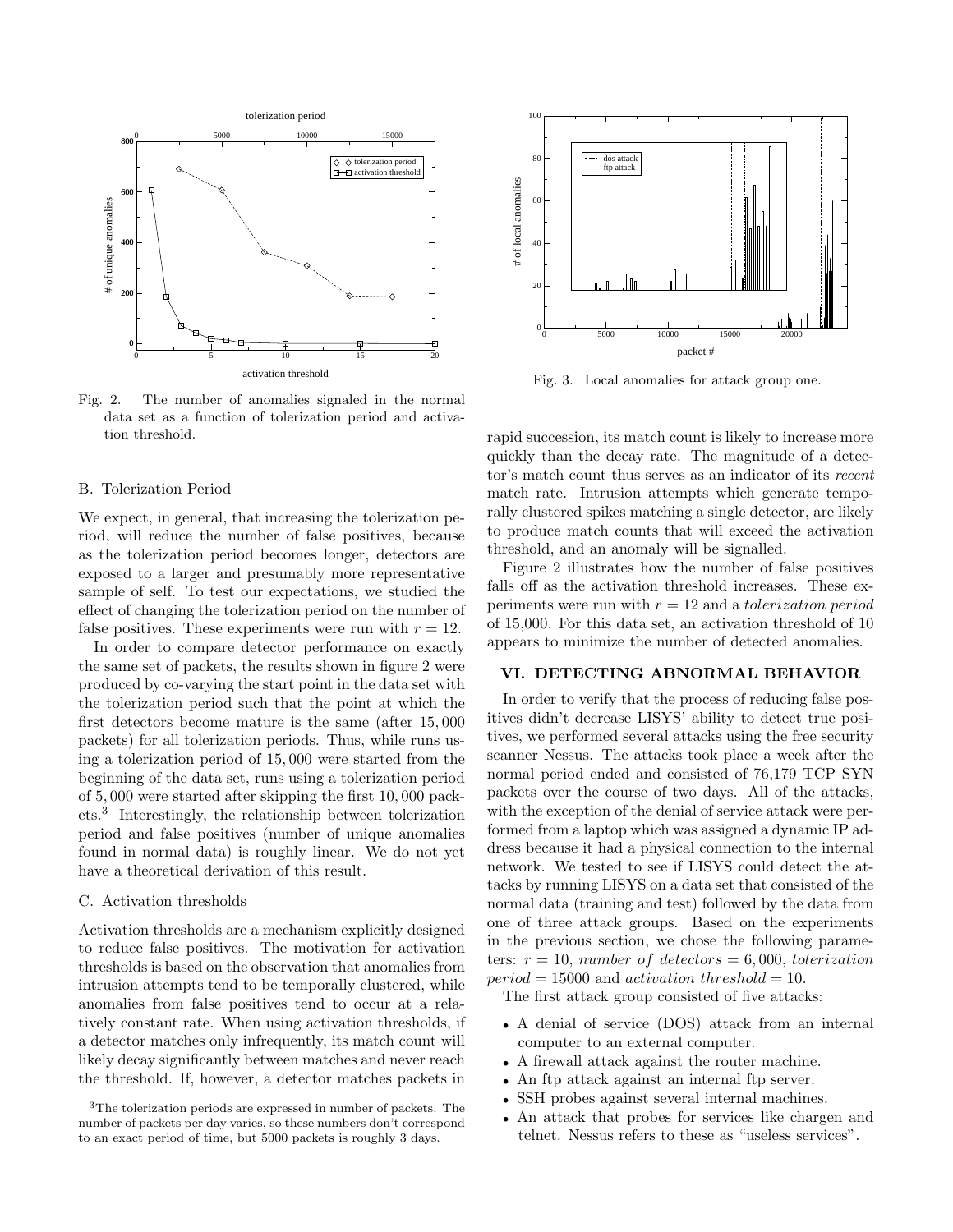

Fig. 4. Local anomalies for attack group two.

The second attack group consisted of a TCP SYN scan followed by an nmap tcp connect() scan. Both of these scans are port scans, but a SYN scan is a stealth scan, while a tcp connect() scan is noisy. The third attack group consisted of a full nmap port scan.

Figure 3 shows the LISYS anomaly data for attack group one. Local anomalies are displayed using windows of 100. This means that each bar is an indication of the number of anomalies that occurred in the last 100 packets. We can see from this graph that LISYS was able to detect the denial of service attack and the ftp attack. The vertical lines indicate the beginning of these two attacks, and there are spikes shortly after these attacks began. The spikes for the ftp attack are significantly higher than those for the DOS attack, but both attacks have spikes that are higher than the spikes in the normal data, indicating a clear separation between true and false positives. This view is interesting because the height of the spikes can be interpreted as the system's confidence that there is an anomaly occurring at that point in time.

Figure 4 shows the LISYS anomaly data for attack group two. By looking at this figure, we can see that there is something anomalous in the last half of the attack data, but LISYS was unable the find anything wrong in the first half of the attack data. $4$  Although the spikes are roughly the same height as the spikes in the normal data, the temporal clustering of the spikes also indicates that there is something anomalous. Figure 5 shows the LISYS anomaly data for attack group three. The figure indicates that LISYS overwhelmingly found the nmap to be anomalous. Not only are the majority of the spikes significantly higher than the normal data spikes, but there is a huge number of temporally clustered spikes.

### VII. KIM AND BENTLEY'S EVALUATION

Kim and Bentley considered negative detection using one representation and the r-contiguous matching rule



Fig. 5. Local anomalies for attack group three.

Fig. 1. Local somewheat of the second in the second half of the second half of the second half of the second half of the second half of the second half of the second half of the second half of the second half. Since the s [12]. They represented network traffic as strings of length 33 defined over an alphabet of 10 values. Using the rcontiguous bits matching rule with a threshold of 4, they concluded that detector generation was impossible in a reasonable period of time. Although they fail to report how many retries were required on average to generate a valid detector, they do report that in one day they failed to generate a single valid detector. They then tried using a match threshold of 9. With this threshold, generating detectors became computationally feasible, but it was then very difficult for them to generate enough detectors to cover non-self adequately (see section V-A). From these two experiments, they concluded that the negative selection algorithm suffers from "severe scaling problems" and they "raise doubt whether this algorithm should be used for network intrusion detection." Results such as these serve to highlight the importance of choosing an appropriate representation for a given problem, an issue whose importance has long been recognized in other fields, such as genetic algorithms.

There are several explanations for their results, and the explanations provide interesting insights into the importance of representation. First, the difference in the size of coverage between an  $r = 9$  detector and an  $r = 4$  detector is huge. The matching threshold  $r$  is exponentially sensitive, so an  $r = 4$  detector matches roughly 100,000 times as many strings as an  $r = 9$  detector. When attempting to tune such a sensitive parameter, a jump from 4 to 9 hardly seems justifiable. A second factor, is their choice of representation, which makes  $r$  even more sensitive. An alphabet size of 2 means that decreasing  $r$  by 1 roughly doubles the number of strings that a detector can match, and hence roughly doubles the amount of coverage of nonself. With an alphabet size of 10, however, a decrease of r by 1 increases detector size by an order of magnitude.

Finally, Kim and Bentley's conclusion, that negative detection does not work because it cannot generate enough detectors to cover non-self in a reasonable amount of time, seems to be overstated. Showing that negative detec-

<sup>&</sup>lt;sup>4</sup>Some detectors were tolerized during this first half, but these detectors were not crucial for the detection in the second half.